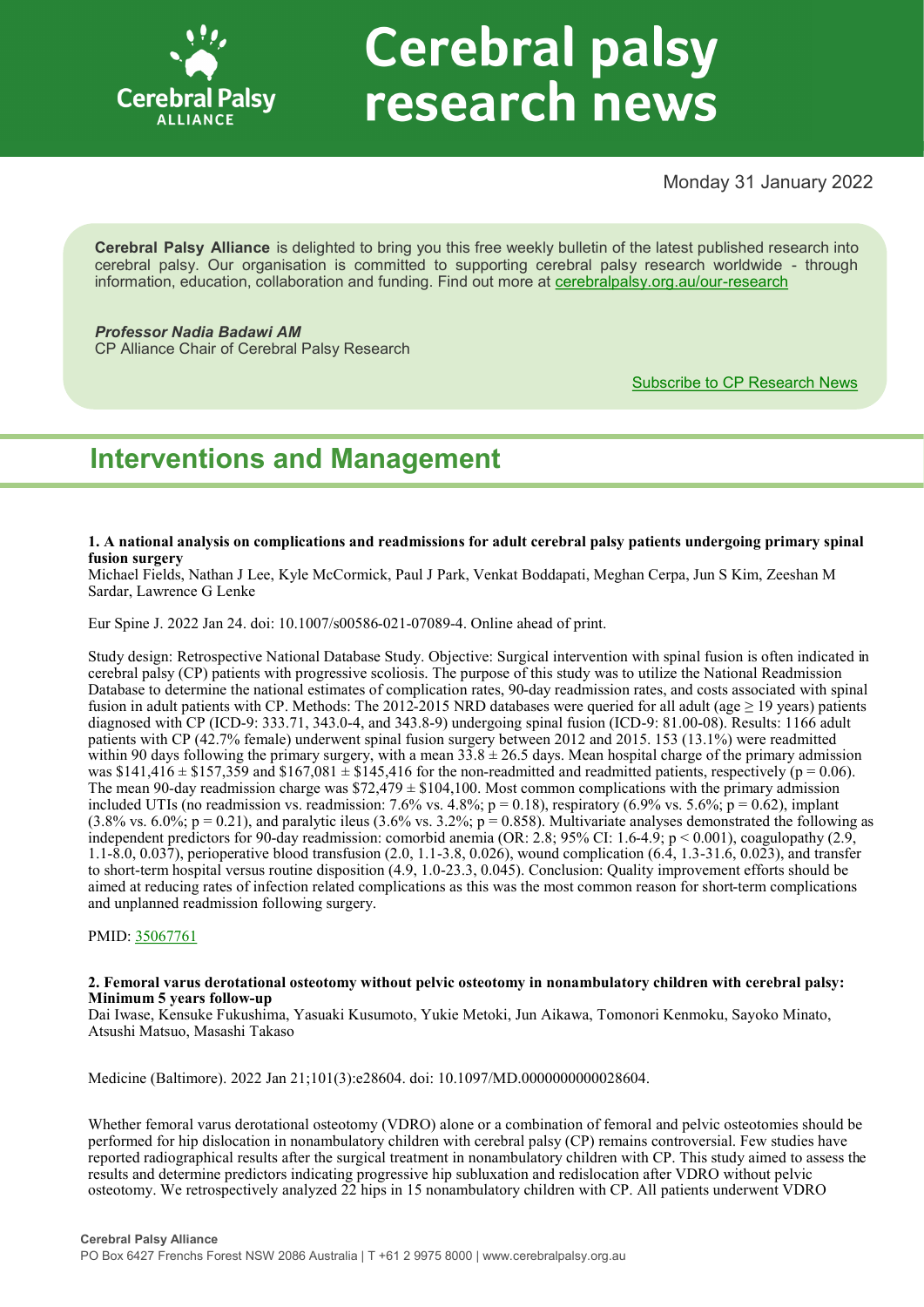without pelvic osteotomy and were followed up for at least 5 years. The mean follow-up period was  $7.3 \pm 1.9$  years. In radiological assessments, we investigated migration percentage (MP), center-edge angle, neck-shaft angle, teardrop distance, break in Shenton's line (SL), sharp's angle, acetabular ridge angle (ARA), and the change ratio of MP (Change MP). We classified patients with an MP of <40% at final follow-up in the Good group and those with an MP of ≥40% in the Poor group. The Good group included 10 children (14 hips), and the Poor group included 8 children (8 hips). No preoperative differences were found in the means of all the radiographical parameters. However, MP was significantly different between the groups from 1 year postoperatively. ARA showed improvement 5 years after surgery in the Good group. Change MP in the Good group was maintained from immediately after surgery to the final follow-up. Multivariate logistic regression analyses revealed that preoperative break in SL and Change MP immediately after surgery were parameters to predict MP at the final follow-up. In the receiver operating characteristic analysis, the cut-off values were estimated to be 19.2 mm for preoperative SL and 79.0% for Change MP immediately after surgery. Within 7.3 years of follow-up, 63.6% of the patients who underwent VDRO without pelvic osteotomy had good results. Preoperative SL and postoperative Change MP can be considered as predictors of postoperative subluxation and/or dislocation.

#### PMID: [35060529](http://www.ncbi.nlm.nih.gov/pubmed/35060529)

#### **3. Pelvic fixation is not always necessary in children with cerebral palsy scoliosis treated with growth-friendly instrumentation**

Ying Li, Jennylee Swallow, Joel Gagnier, John T Smith, Robert F Murphy, Paul D Sponseller, Patrick J Cahill, Pediatric Spine Study Group

Spine Deform. 2022 Jan 23. doi: 10.1007/s43390-022-00474-z. Online ahead of print.

Purpose: A previous study showed that patients with neuromuscular scoliosis who underwent fusion to L5 had excellent coronal curve correction and improvement in pelvic obliquity (PO) when preoperative L5 tilt was < 15°. Our purpose was to identify indications to exclude the pelvis in children with cerebral palsy (CP) scoliosis treated with growing-friendly instrumentation. Methods: In a retrospective cohort study, children with CP scoliosis treated with TGR, MCGR, or VEPTR with minimum 2-year follow-up were identified from a multicenter database. Results: 27 patients with distal spine anchors (DSA) and 71 patients with distal pelvic anchors (DPA) placed at the index surgery were analyzed. The DSA group had a lower pre-index PO ( $9^{\circ}$  vs 16°, P = 0.0001). Most recent radiographic data were similar except the DSA patients had a smaller major curve (47° vs 58°, P = 0.038). 6 (22%) DSA patients underwent extension of the instrumentation to the pelvis (DSA-EXT), most commonly at final fusion (5 patients). DSA-EXT patients had a higher pre-index L5 tilt than patients who did not require extension (DSA-NO EXT) (19<sup>o</sup> vs 10<sup>o</sup>, P = 0.009). Sub-analysis showed a lower major curve at most recent follow-up in the DSA-EXT group compared to the DPA group  $(33^{\circ}$  vs  $58^{\circ}$ , P = 0.021). The DSA-EXT group had a higher number of complications per patient compared to the DSA-NO EXT group (2.3 vs 1.1, P = 0.029). Conclusion: Pre-index L5 tilt  $\leq 10^{\circ}$  and  $PO < 10^{\circ}$  may be indications to exclude the pelvis in children with CP scoliosis treated with growth-friendly instrumentation. DSA may provide better long-term control of the major curve than DPA.

#### PMID: [35066795](http://www.ncbi.nlm.nih.gov/pubmed/35066795)

**4. Residual Deformity and Outcome of Ambulatory Adults With Cerebral Palsy: A Long-term Longitudinal Assessment** Tanyawat Saisongcroh, Michael W Shrader, Nancy Lennon, Chris Church, Julieanne P Sees, Freeman Miller

J Pediatr Orthop. 2022 Jan 24. doi: 10.1097/BPO.0000000000002057. Online ahead of print.

Background: Advances in pediatric orthopaedic care have improved mobility and function for children with cerebral palsy (CP) as mobility declines from adolescence into adulthood. The long-term effectiveness of modern orthopaedic care is not widely reported. This study aimed to report the pediatric orthopaedic surgical burden, residual deformities, and outcomes using objective evidence of mobility in ambulatory adults with CP. Methods: An institutional review board-approved prospective cohort study was performed in ambulatory adults with CP between 25 and 45 years, who had an adolescent gait analysis. Orthopaedic interventions were reviewed, and adolescent and adult gait analyses were compared using paired 2-tailed t tests. Adults were categorized by the presence of no, mild, or severe residual deformities in rotation, crouch, stiff knee, equinus, and foot deformity. Results: Of 106 adults with CP, Gross Motor Function Classification System (GMFCS) distribution was grade I  $(22\%)$ , II (50%), III (23%), and IV (5%). Sixty-one males and 45 females were tested. The average age was 30 $\pm$ 4 years with follow-up of 13±4 years since previous analysis; 279 surgical events (1165 procedures) were performed with a mean per patient of 2.6 events and 11 procedures. Comm on procedures were gastrocsoleus complex (88%) and hamstring lengthening (79%). The mean gait deviation index at adolescent and adult visit were  $72.7\pm13$  and  $72.3\pm13$  (P=0.78). Mean gait velocity at the adolescent visit was  $85\pm27$  and  $79\pm31$  cm/s at adult visit (P=0.02). Both gait deviation index and gait velocity change were clinically insignificant. Fifty-seven adults (81 limbs, 54%) had mild residual deformities. Residual hip internal rotation, pes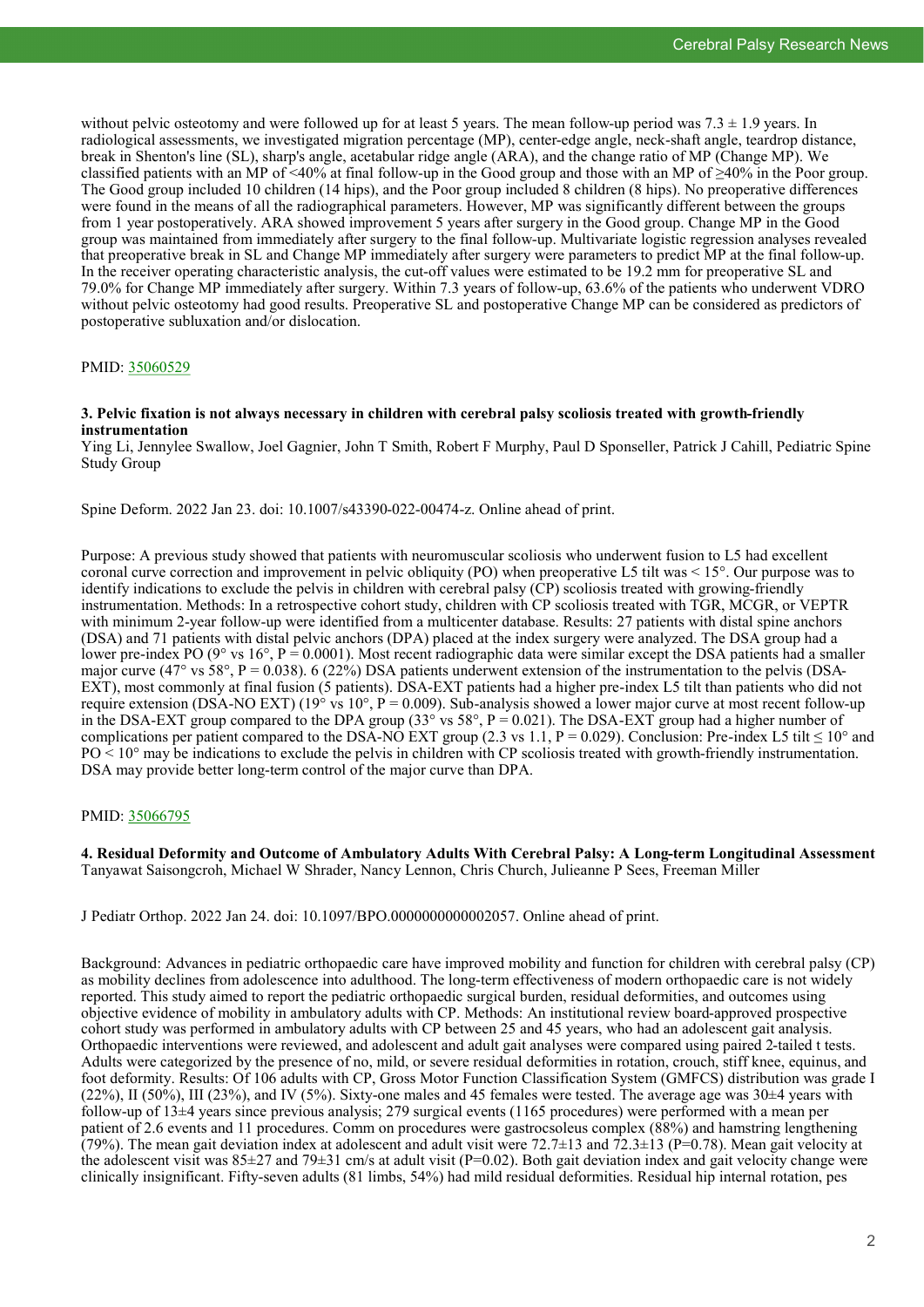planovalgus, and crouch gait were common. Severe deformities impacting function or causing pain were present in 11 participants (14 limbs, 10%). Seven of the 11 adults with severe deformities were worse compared with their adolescent evaluation; 4 were unchanged. Conclusions: Correcting deformities before adulthood has lasting stability with little functional loss in most ambulatory young adults with CP. Increasing deformity after adolescence can occur in young adults but is uncommon. Level of evidence: Level III.

#### PMID: [35067603](http://www.ncbi.nlm.nih.gov/pubmed/35067603)

#### **5. Hip Surveillance for Children with Cerebral Palsy: A Survey of Orthopaedic Surgeons in India** Jacqueline Li, Dhiren Ganjwala, Ashok Johari, Stacey Miller, Emily K Schaeffer, Kishore Mulpuri, Alaric Aroojis

Indian J Orthop. 2021 Jun 7;56(1):58-65. doi: 10.1007/s43465-021-00432-3. eCollection 2022 Jan.

Background: The purpose of this study was to assess Indian orthopaedic surgeons' current practices and beliefs regarding hip surveillance for children with cerebral palsy (CP), to determine potential support for developing hip surveillance guidelines, and to identify knowledge gaps and key obstacles to guideline implementation in India. Methods: An anonymous, crosssectional online survey was sent to approximately 350 Paediatric Orthopaedic Society of India (POSI) members who were queried on their practices and beliefs about hip surveillance for children with CP, as well as perceived challenges and requirements for the successful implementation of hip surveillance guidelines in the Indian context. Results: Out of 107 responses obtained from POSI members, almost all (96.2%) agreed that hip displacement requires standardized monitoring, using surveillance and surgery to prevent hip dislocation. Approximately half (51.5%) of respondents reported using existing hip surveillance guidelines, with most (41.2%) using the Australian guidelines. Almost all (97%) surgeons indicated that hip surveillance guidelines in India are needed, with 100% expressing interest in following guidelines specific to India. Respondents most frequently indicated late referrals to orthopaedics (81.2%), loss of patients to follow-up (78.2%), and lack of resources (43.6%) as challenges to successful hip surveillance in India. Perceived requirements for implementation included developing Indian-specific guidelines (83.2%) as well as educating surgeons (56.4%), physiotherapists/pediatricians (90.1%), and families (82.2%). Conclusion: Orthopaedic surgeons practicing in India understand the importance of preventing hip dislocations in children with CP through hip surveillance and timely surgical intervention. The results demonstrated strong support for the development of hip surveillance guidelines designed specifically for the Indian healthcare system.

#### PMID: [35070143](http://www.ncbi.nlm.nih.gov/pubmed/35070143)

#### **6. Prone vs Supine Positioning for Femoral Derotation Osteotomy: Kinematic and Physical Examination Outcomes Suggest Both Can Achieve Desired Results**

Uri Givon, Lisa Drefus, Mary Murray-Weir, Mark Lenhoff, Jayme C Burket-Koltsov, Emily R Dodwell, David M Scher

HSS J. 2022 Feb;18(1):98-104. doi: 10.1177/1556331621997062. Epub 2021 Mar 20.

Background: Femoral derotation osteotomy (FDO) for correction of internal rotation gait resulting from cerebral palsy (CP) can be performed with the patient in the prone or supine position. It is not known whether patient positioning during FDO affects the change in hip rotation. Purpose/Questions: We sought to compare the change in hip rotation following FDO performed on patients with CP in the prone or supine position through kinematic analysis. Methods: We conducted a consecutive retrospective cohort study of children with CP, ages 3 to 18 years and with Gross Motor Function Classification System (GMFCS) levels I to III, who underwent prone or supine FDO and pre- and postoperative motion analysis. The prone group included 37 patients (68 limbs) between 1990 and 1995. The supine group included 26 patients (47 limbs) between 2005 and 2015. The groups were matched for gender, age, and GMFCS level. The primary outcome was hip rotation in degrees during stance phase. Secondary outcomes included temporal-spatial parameters, hip abduction, hip and knee extension, and hip and knee passive range of motion (ROM). Results: The prone group had more bilateral patients (100%) than the supine group (81%). The supine group underwent more concomitant procedures. There was no difference between the prone and supine groups in postoperative stance hip rotation; both groups had significantly improved stance hip rotation, step width, and hip rotation passive ROM, pre- to postoperatively. Prone patients had improved postoperative hip extension, pelvic tilt, velocity, and cadence. Conclusions: There was no significant different in stance hip rotation between supine and prone FDO groups. Advocates of prone positioning for FDO suggest it allows more accurate assessment of rotation. Supine positioning may be more convenient when additional procedures are required. Based on our findings, either approach can achieve the desired result.

PMID: [35087339](http://www.ncbi.nlm.nih.gov/pubmed/35087339)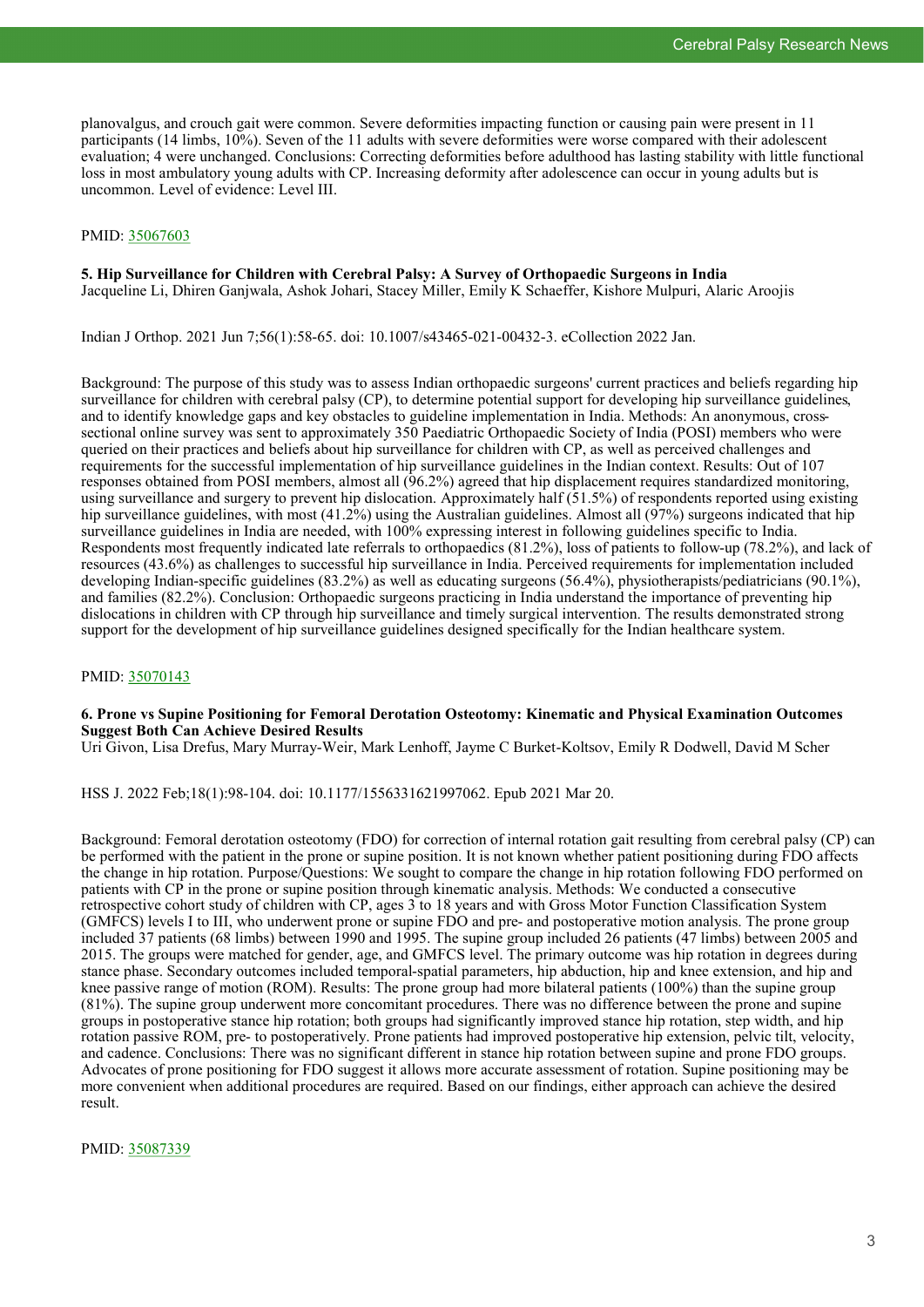#### **7. Validated predictive equations based on tibial length in estimating height for children with cerebral palsy for 2-18 years, across all GMFCS levels**

Mahnon Suria Mokhy, Rosita Jamaluddin, Abd Rasyid Ismail, Norhasmah Sulaiman, Siti Nur 'Asyura Adznam, Intan Hakimah Ismail, Malina Osman

J Nutr Sci. 2021 Dec 17;10:e108. doi: 10.1017/jns.2021.101. eCollection 2021.

Children with cerebral palsy (CP) typically suffer from congenital deformities, such as scoliosis and contractures, therefore, it is a challenge to measure the stature of CP children. Studies have suggested that predictive equations based on tibia length (TL) may be used as an alternative method in measuring the actual height or stature. The present study aimed to develop and validate predictive equations based on TL for CP children in Malaysia across all five levels of gross motor functions (GMFCS I to V) through a cross-sectional study. All subjects were recruited from Hospitals and Community-Based Rehabilitation (CBR) in the central and southern regions of Malaysia. Two predictive equation models were developed using multiple linear regression. For Model 1, the predictive equation was developed based on TL. On the other hand, Model 2 was developed based on TL with age was included. A flexible Seca measuring tape was used to measure the stature and TL. CP children aged 2-18 years were classified into the equation development group (EDG), n 177 and the validation group (VG), n 139. Model 1, Height =  $32.3 +$ 3⋅14 (TL), demonstrated a strong correlation with the actual height (R 2 0⋅834), small SEE (1⋅42), and high intra correlation coefficient (0⋅929). The findings suggested that Model 1 was more accurate in estimating the height of CP children aged 2-18 years. This model was shown to suit the Malaysian population and applicable across all GMFCS levels.

#### PMID: [35059189](http://www.ncbi.nlm.nih.gov/pubmed/35059189)

**8. Outcomes of importance to children and young adults with cerebral palsy, their parents and health professionals following lower limb orthopaedic surgery: A qualitative study to inform a Core Outcome Set** Hajar Almoajil, Francine Toye, Helen Dawes, Jo Pierce, Andrew Meaney, Aziz Baklouti, Lara Poverini, Sally Hopewell, Tim Theologis

Health Expect. 2022 Jan 27. doi: 10.1111/hex.13428. Online ahead of print.

Introduction: Although several outcomes are commonly measured to assess the effect of surgery for young people with cerebral palsy (CP), these are selected mainly by health professionals and researchers. Including the perspectives of a broader range of stakeholders is an essential step towards determining important outcomes for assessment. This qualitative study involves the development of a core outcome set (COS) for lower limb orthopaedic surgery for ambulant children with CP. Objective: This study aimed to identify outcomes that matter to children and young people with CP, their parents and healthcare professionals following lower limb orthopaedic surgery. Methods: Semi-structured interviews were conducted with 10 healthcare professionals, 10 children and young people with CP and 8 parents. Interview data were analysed by content analysis supported by the International Classification of Functioning, Disability and Health (ICF-CY) supplemented by thematic analysis. Findings: Thirty-one outcomes were identified in total, which were linked to eleven second-level ICF-CY categories. There were differences between stakeholder groups in preferences and expectations from surgical outcomes. Healthcare professionals and children with their parents identified 31 and 25 outcomes, respectively. Health outcomes valued by participants were lower limb alignment and symmetry, flexibility and muscle strength, mental health, fatigue, pain, function in life, mobility, participation, being independent, quality of life and adverse events. Compared to previous published trials, 10 new outcomes were revealed by this study. Conclusion: The researchers identified outcomes that are important to all stakeholders following lower limb orthopaedic surgery for ambulant CP. Including these outcomes in future studies would promote patient-centred care for children and young adults with CP. Findings will be used to inform an international Delphi survey and develop a COS in this field. Patient and public contribution: This study was informed by an advisory group including a young adult with CP and a parent of a child with CP. This group engaged in the design of the study and the information material to support the interview (information sheet and interview topic guide).

#### PMID: [35083830](http://www.ncbi.nlm.nih.gov/pubmed/35083830)

**9. Kinematic and Kinetic Gait Parameters Can Distinguish between Idiopathic and Neurologic Toe-Walking** Andreas Habersack, Stefan Franz Fischerauer, Tanja Kraus, Hans-Peter Holzer, Martin Svehlik

Int J Environ Res Public Health. 2022 Jan 12;19(2):804. doi: 10.3390/ijerph19020804.

The differentiation between mild forms of toe-walking (equinus) in cerebral palsy (CP) and idiopathic toe-walking (ITW) is often clinically challenging. This study aims to define kinematic and kinetic parameters using 3D gait analysis to facilitate and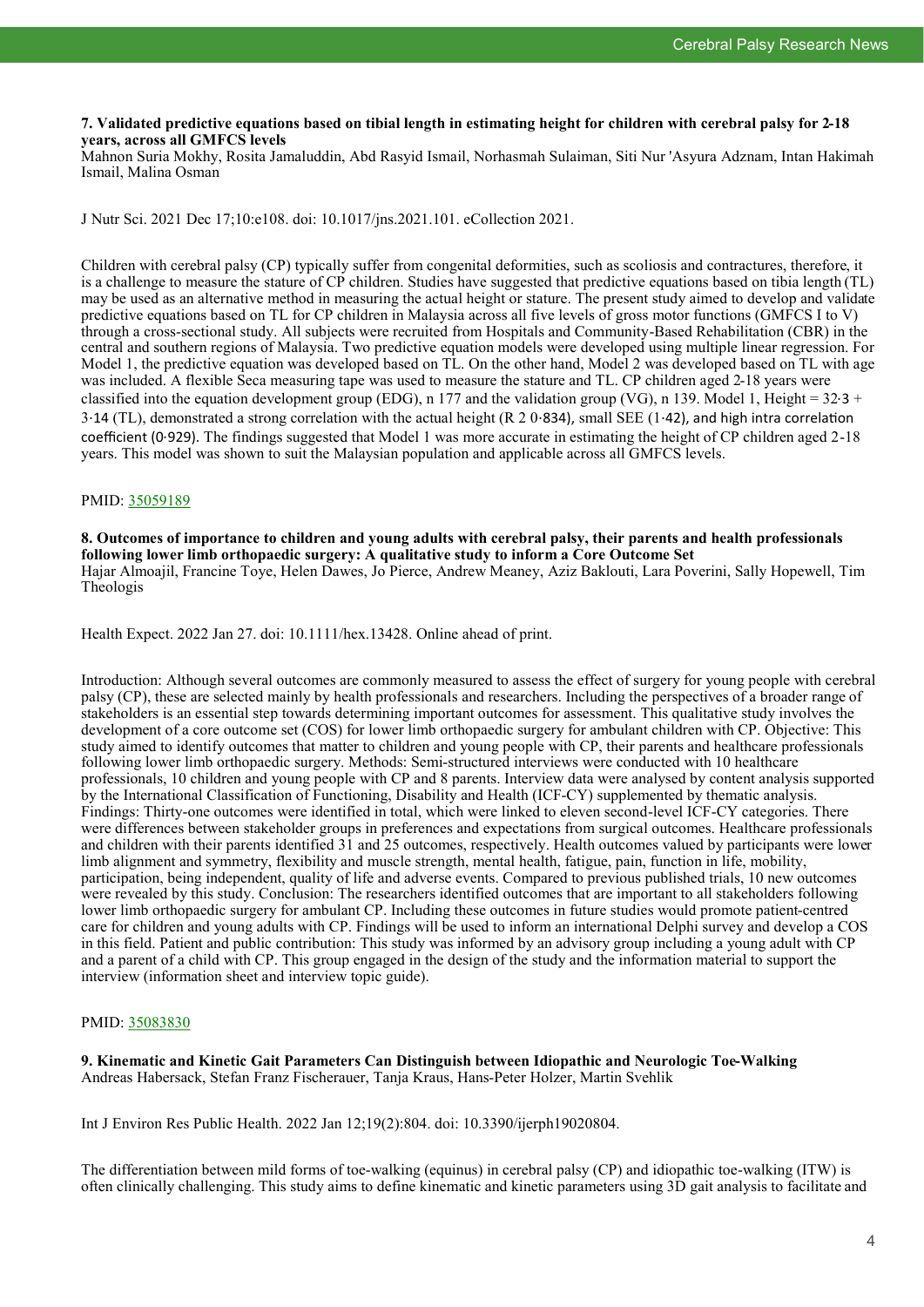secure the diagnosis of "idiopathic toe-walking". We conducted a retrospective controlled stratified cohort study. 12 toewalking subjects per group diagnosed as ITW or CP were included and stratified according to age, gender and maximal dorsiflexion in stance. We collected kinematic and kinetic data using a three-dimensional optical motion analysis system with integrated floor force plates. Pairwise comparison between ITW and CP gait data was performed, and discriminant factor analysis was conducted. Both groups were compared with typically developing peers (TD). We found kinematic and kinetic parameters having a high discriminatory power and sensitivity to distinguish between ITW and CP groups (e.g., knee angle at initial contact (91% sensitivity, 73% specificity) and foot progression angle at midstance (82% sensitivity, 73% specificity)). The strength of this study is a high discriminatory power between ITW and CP toe-walking groups. Described kinematic parameters are easy to examine even without high-tech equipment; therefore, it is directly transferable to everyday praxis.

#### PMID: [35055626](http://www.ncbi.nlm.nih.gov/pubmed/35055626)

**10. A test of the effort equalization hypothesis in children with cerebral palsy who have an asymmetric gait** Juha-Pekka Kulmala, Piia Haakana, Jussi Nurminen, Elina Ylitalo, Tuula Niemelä, Essi Marttinen Rossi, Helena Mäenpää, Harri Piitulainen

PLoS One. 2022 Jan 21;17(1):e0262042. doi: 10.1371/journal.pone.0262042. eCollection 2022.

Healthy people can walk nearly effortlessly thanks to their instinctively adaptive gait patterns that tend to minimize metabolic energy consumption. However, the economy of gait is severely impaired in many neurological disorders such as stroke or cerebral palsy (CP). Moreover, self-selected asymmetry of impaired gait does not seem to unequivocally coincide with the minimal energy cost, suggesting the presence of other adaptive origins. Here, we used hemiparetic CP gait as a model to test the hypothesis that pathological asymmetric gait patterns are chosen to equalize the relative muscle efforts between the affected and unaffected limbs. We determined the relative muscle efforts for the ankle and knee extensors by relating extensor joint moments during gait to maximum moments obtained from all-out hopping reference test. During asymmetric CP gait, the unaffected limb generated greater ankle  $(1.36\pm0.15 \text{ vs } 1.17\pm0.16 \text{ Nm/kg}, p = 0.002)$  and knee  $(0.74\pm0.33 \text{ vs } 0.44\pm0.19 \text{ Nm/kg}, p = 0.002)$  $p = 0.007$ ) extensor moments compared with the affected limb. Similarly, the maximum moment generation capacity was greater in the unaffected limb versus the affected limb (ankle extensors:  $1.81\pm0.39$  Nm/kg vs  $1.51\pm0.34$  Nm/kg, p = 0.033; knee extensors:  $1.83\pm0.37$  Nm/kg vs  $1.34\pm0.38$  Nm/kg, p = 0.021) in our force reference test. As a consequence, no differences were found in the relative efforts between unaffected and affected limb ankle extensors (77 $\pm$ 12% vs 80 $\pm$ 16%, p = 0.69) and knee extensors (41±17% vs 38±23%,  $p = 0.54$ ). In conclusion, asymmetric CP gait resulted in similar relative muscle efforts between affected and unaffected limbs. The tendency for effort equalization may thus be an important driver of self-selected gait asymmetry patterns, and consequently advantageous for preventing fatigue of the weaker affected side musculature.

#### PMID: [35061756](http://www.ncbi.nlm.nih.gov/pubmed/35061756)

#### **11. Foot-to-Foot Contact Among Initial Goal-Directed Movements Supports the Prognostic Value of Fidgety Movements in HIE-Cooled Infants**

Fabrizio Ferrari, Luca Bedetti, Natascia Bertoncelli, Maria Federica Roversi, Elisa Della Casa, Isotta Guidotti, Luca Ori, Roberto D'Amico, Lara Valeri, Licia Lugli, Laura Lucaccioni, Alberto Berardi

Front Pediatr. 2022 Jan 5;9:731021. doi: 10.3389/fped.2021.731021. eCollection 2021.

Background: Few studies conducted to date have observed general movements in infants affected by hypoxic-ischemic encephalopathy (HIE) who underwent therapeutic hypothermia. We investigated whether foot-to-foot contact (FF) could support the predictive value of fidgety movements (FMs) in infants affected by HIE and treated with brain cooling. Methods: Spontaneous motility was video recorded for 3-5 min at 12 weeks post-term age in 58 full-term newborn infants affected by perinatal asphyxia who were cooled due to moderate to severe HIE. FF and FMs were blindly scored by three independent observers. At 24 months, each patient underwent a neurological examination by Amiel-Tison and Grenier. Results: At 24 months, 47 infants had developed typically at neurological examination, eight had developed mild motor impairment, and three developed cerebral palsy (CP). At 12 weeks, 34 (58.6%) infants had shown normal FMs, four of whom developed mild motor impairment. Twenty-four infants (41.4%) exhibited abnormal or no FMs, four of whom developed mild motor impairment and three developed CP. FF was present in 20 infants (34.5%), two of whom developed mild motor impairment. FF was absent in 38 infants (65.5%), six of whom developed mild motor impairment and three developed CP. Both FMs and FF, considered separately, were 100% sensitive for predicting CP at 24 months, but only 61 and 36%, respectively, were specific. Summing the two patterns together, the specificity increases to 73%, considering only CP as an abnormal outcome, and increases to 74% when considering CP plus mild motor impairment. Unexpectedly, fidgety movements were absent in 24 infants with typical motor outcomes, 17 of whom showed a typical motor outcome. Conclusions: FF is already part of motor repertoire at 12 weeks and allows a comparison of spontaneous non-voluntary movements (FMs) to pre-voluntary movements (FF). FF supports FMs for both sensitivity and specificity. A second video recording at 16-18 weeks, when pedipulation is present in healthy infants, is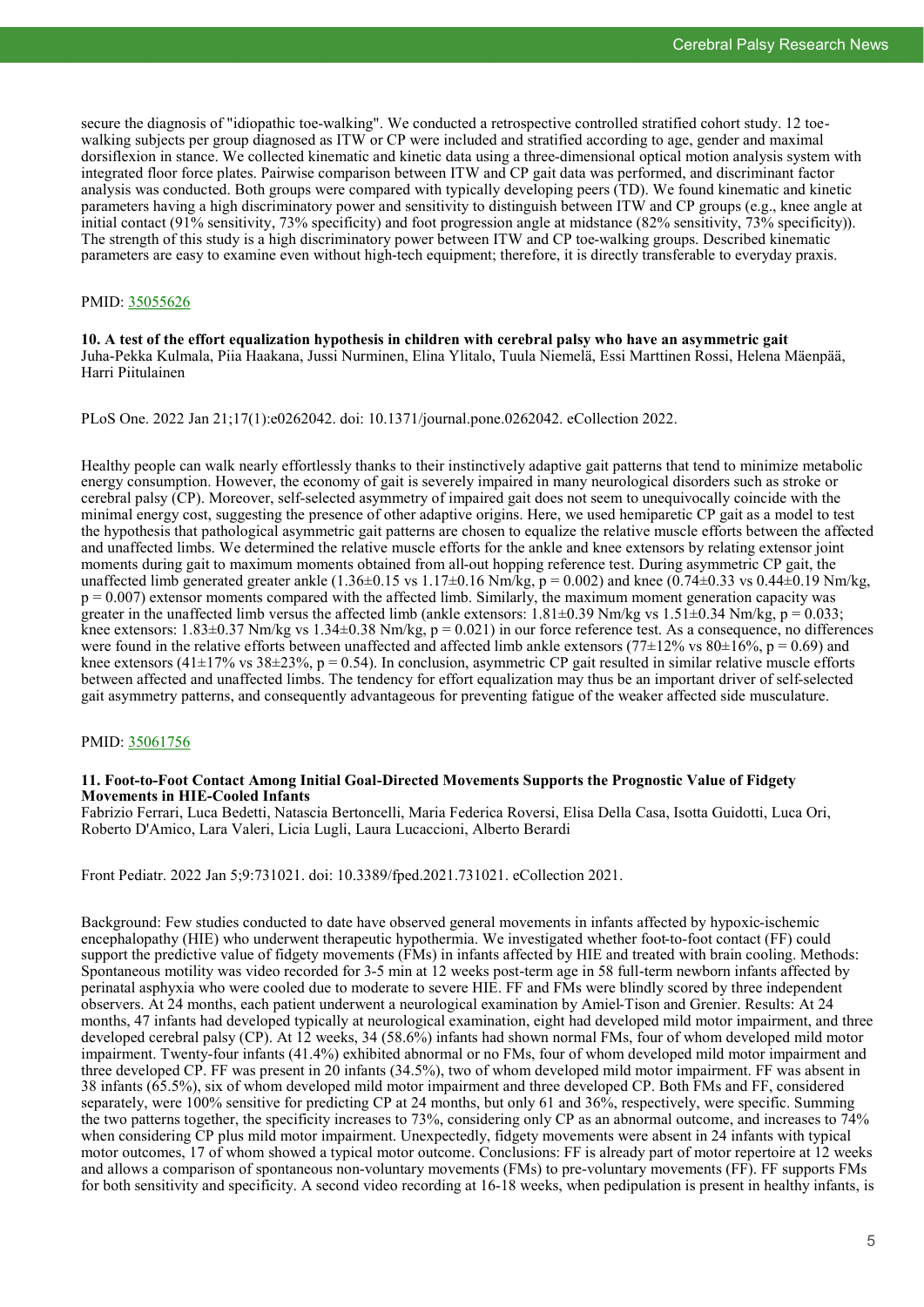suggested: it may better define the presence or absence of goal-directed motility.

#### PMID: [35071123](http://www.ncbi.nlm.nih.gov/pubmed/35071123)

**12. Variation in Functional Mobility Within Gross Motor Function Classification System Levels** Susan A Rethlefsen, Alison M Hanson, Eva Ciccodicola, Tishya A L Wren, Robert M Kay

J Pediatr Orthop. 2022 Jan 28. doi: 10.1097/BPO.0000000000002060. Online ahead of print.

Background and objective: Variation in walking performance within Gross Motor Function Classification System (GMFCS) levels for patients with cerebral palsy (CP) is often unrecognized. The Functional Mobility Scale (FMS) rates mobility at household, school, and community distances. This study evaluated the variability of walking performance within GMFCS levels as measured by the FMS. Methods: Retrospective review of gait analysis records for ambulatory patients with CP. FMS rating distribution at each distance was examined for GMFCS levels I-IV within age groups (below 12 or above 12 y) and compared among levels using χ2 tests. Results: A total of 788 patients (499 male; age 11.2, SD 3.9 y) were included. FMS score distribution differed significantly among GMFCS levels for all distances (P<0.001). Gmfcs level: I-Children walked independently on all surfaces at home and school distances at all ages. In all, 5% to 7% used wheeled mobility in the community. II-Most walked at home and school distances. Some younger children crawled at home, and 5% to 8% of all subjects used walls and furniture. Approximately 50% of subjects in both age groups used some form of walking aids or a stroller/wheelchair in the community. III-Twenty-five percent to 30% walked unaided at home, requiring walking aids or wheeled mobility at school or in the community. Forty-five percent of younger and 18% of older subjects crawled at home. Eight percent of younger and 28% of older subjects used wheelchairs at school. Seventy-three percent to 75% of all subjects used strollers/wheelchairs in the community. IV-Sixty-two percent of younger and 43% of older subjects crawled at home. Approximately 15% of all subjects did some aided walking at home. Twenty-seven percent of younger children did some aided walking at school, while only 1 older subject did so. All used strollers/wheelchairs in the community. Conclusion: Mobility function varies within each GMFCS level with the most variability in GMFCS II at school and community distances and GMFCS III at household distances. These findings highlight the importance of using both the GMFCS and FMS when assessing functional mobility in children with CP. Level of evidence: Level III-retrospective study.

#### PMID: [35089878](http://www.ncbi.nlm.nih.gov/pubmed/35089878)

## **13. Effect of Equine-Assisted Activities and Therapies on Cardiorespiratory Fitness in Children with Cerebral Palsy: A Randomized Controlled Trial**

Min-Hwa Suk, Jeong-Yi Kwon

J Integr Complement Med. 2022 Jan;28(1):51-59. doi: 10.1089/jicm.2021.0158.

Objectives: To determine the effects of an equine-assisted activities and therapies (EAAT) program on cardiorespiratory fitness (CRF) in children with cerebral palsy (CP). Design: An evaluator-blinded, parallel, two-arm, randomized controlled clinical trial with 1:1 randomization. Settings/Location: A tertiary university hospital and a local arena. Subjects: Forty-six children with CP (24 boys and 22 girls) classified as Gross Motor Function Classification System levels I, II, or III were included. Interventions: The EAAT program was conducted for 40 min twice a week for 16 weeks (32 lessons). Outcome measures: Clinical global impression scales, motor capacity, cardiopulmonary fitness, and habitual physical activity was measured on both groups before and after the 16-week period. Results: Changes in the Clinical Global Impression-Severity scale and Clinical Global Impression-Improvement scale scores were not different between the groups after the intervention. Analysis of covariance revealed statistically significant differences in Gross Motor Function Measure 66 (GMFM 66) ( $p < 0.05$ ) and Pediatric Balance Scale ( $p < 0.001$ ) in motor capacity and resting heart rate (HRrest) ( $p < 0.001$ ) in CRF, between the EAAT group and the control group. Subgroup analysis using multiple linear regression analysis revealed that the GMFM 66 changes had a statistically significant effect on the HRrest changes in the EAAT group ( $p < 0.05$ ). Conclusions: The present study showed decreased HRrest in children with CP after completing the 16-week EAAT program. This improvement was explained by the improvement of GMFM 66 in the EAAT group. Thus, EAAT may be among the endurance training programs that could be offered to children with CP to improve their CRF. Clinical Trial Registration number: NCT03870893.

#### PMID: [35085017](http://www.ncbi.nlm.nih.gov/pubmed/35085017)

**14. Assessing the usefulness of an mHealth strategy to support implementation of multi-faceted adaptive feeding interventions by community-based rehabilitation workers** Sutanuka Bhattacharjya, James Lenker, Rabi Ghosh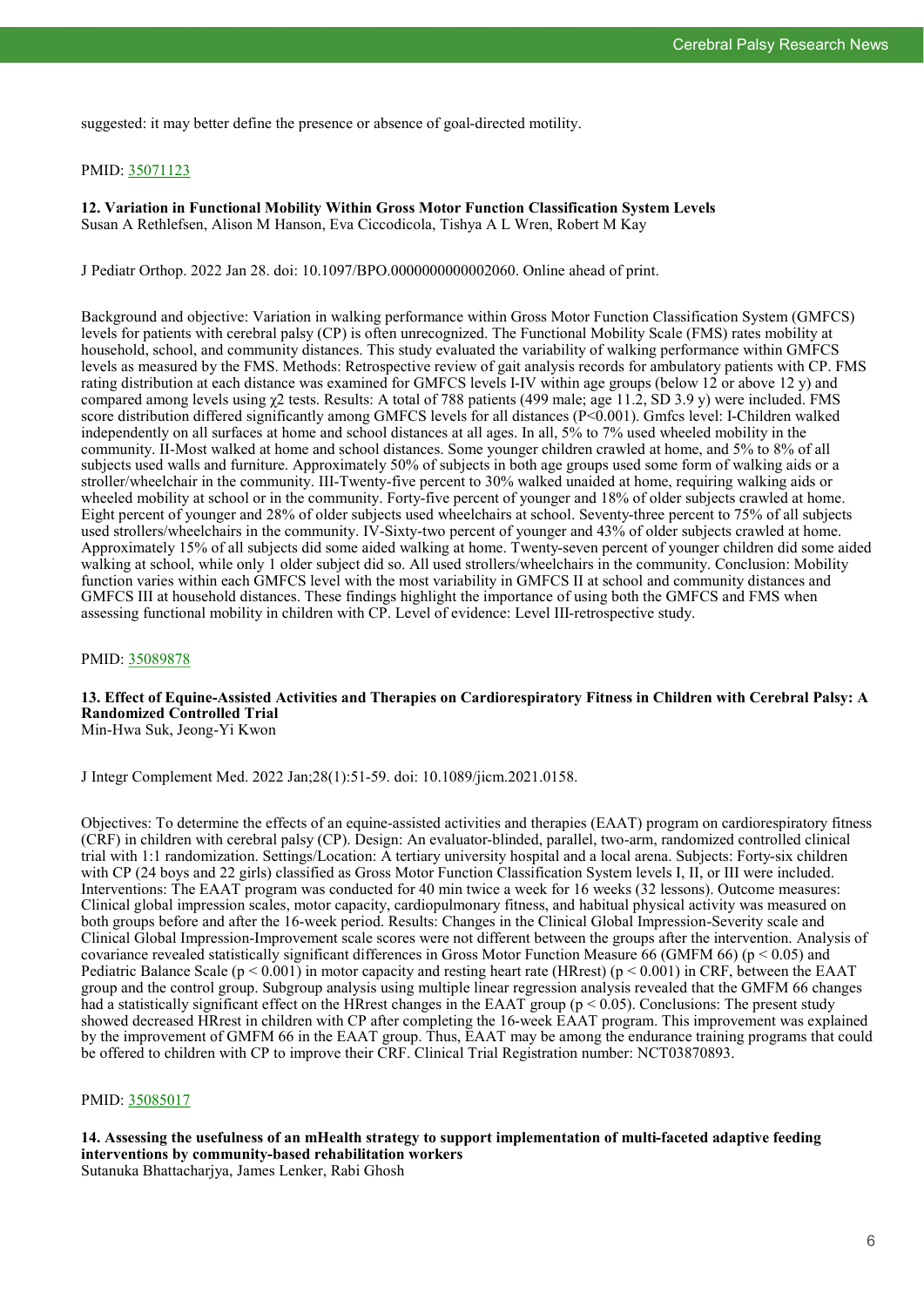Assist Technol. 2022 Jan 21. doi: 10.1080/10400435.2022.2028936. Online ahead of print.

Objective: To assess the usefulness of an mHealth strategy to support assimilation of adaptive feeding interventions into daily practices of community-based rehabilitation (CBR) workers. Methods: The mHealth strategy was evaluated in a 4-week field test. At baseline, all participants received a 1-hour, hands-on training on adaptive feeding techniques. The intervention group  $(n=12)$  subsequently received smartphones pre-loaded with training and demonstration videos; control group members  $(n=12)$ did not. All were instructed to recommend adaptive feeding interventions to families on their caseload when appropriate. Both groups received weekly calls to monitor progress and discussed their experiences in post-study focus groups. Results: The intervention group saw over twice the number of families with a child with cerebral palsy compared to the control group. For intervention group members, on-demand access to the videos increased their overall usefulness in everyday practice, enhanced their self-confidence, clarified their recommendations, and increased credibility with caregivers. In contrast, control group members implemented the adaptive feeding strategies less frequently and less confidently. Conclusion: mHealth strategies are a promising option for supporting geographically dispersed CBR workers implementing multi-faceted assistive technology interventions. The portability of video content reinforced learning, increased implementation of the adaptive feeding interventions, and enhanced communication with consumer.

#### PMID: [35061976](http://www.ncbi.nlm.nih.gov/pubmed/35061976)

# **15. A Pragmatic Approach to the Management of Severe Awake Bruxism in an Adolescent with Cerebral Palsy and Global Developmental Delay**

N Ismail, S H Hamzah, I Wan Mokhtar

Case Rep Dent. 2022 Jan 13;2022:5288515. doi: 10.1155/2022/5288515. eCollection 2022.

Cerebral palsy is a neurological and motor condition characterised by muscle balance and posture impairments. Bruxism and malocclusion were frequently observed in patients with cerebral palsy, in contrast to other oral anomalies. The report outlines how severe awake bruxism is managed in a 16-year-old Korean boy who has nonverbal spastic cerebral palsy and global developmental delay. The treatment protocol involved the fabrication of soft occlusal splints of three and four millimetres in thickness, followed by the placement of stainless-steel crowns on all first permanent molars whilst video recording and a bruxism diary was kept. Fixed restorations demonstrate increased endurance in withstanding bruxism force in persons who are dependent on their caretaker.

#### PMID: [35070457](http://www.ncbi.nlm.nih.gov/pubmed/35070457)

#### **16. Defining usual physiotherapy care in ambulant children with cerebral palsy in the UK: A mixed methods consensus study**

Rachel Rapson, Jos M Latour, Jonathan Marsden, Harriet Hughes, Bernie Carter

Child Care Health Dev. 2022 Jan 26. doi: 10.1111/cch.12977. Online ahead of print.

Background: Ambulant children with cerebral palsy (CP) undertake physiotherapy to improve balance and walking. However, there are no relevant clinical guidelines to standardise usual physiotherapy care in the UK. A consensus process can be used to define usual physiotherapy care for children with cerebral palsy (CP). The resulting usual care checklist can support the development of clinical guidelines and be used to measure fidelity to usual care in the control groups of trials for children with CP. Methods: Twelve expert physiotherapists were recruited. In Phase 1, statements on usual care were developed using a survey and two nominal groups. Phase 2 included a literature review to support usual physiotherapy interventions. Phase 3 used a confirmatory survey, which also captured changes to provision during the COVID-19 pandemic. Consensus was calculated by deriving the mean of the deviations from the median score (MDM). High consensus was deemed to be where MDM<0.42. Results: Physiotherapists reached high consensus on five outcome measures (MDM range 0-0.375) and nine areas of assessment (MDM range 0-0.25). Physiotherapists reached moderate consensus on task specific training (MDM=0.75), delivered at weekly intensity for 4-6 weeks (MDM=0.43). There was high consensus (MDM=0) that children should participate in modified sport and fitness activities and that children with Gross Motor Function Classification System level III should be monitored on long-term pathways (MDM= 0.29). Conclusions: Physiotherapists reached consensus on two usual care interventions and a checklist was developed to inform the control groups of future randomised controlled trials. Further consensus work is required to establish clinical guidelines to standardise usual physiotherapy care in the UK.

#### PMID: [35080029](http://www.ncbi.nlm.nih.gov/pubmed/35080029)

**17. Tracking and Classification of Head Movement for Augmentative and Alternative Communication Systems** Carlos Wellington P Gonçalves, Rogério A Richa, Antonio P L Bo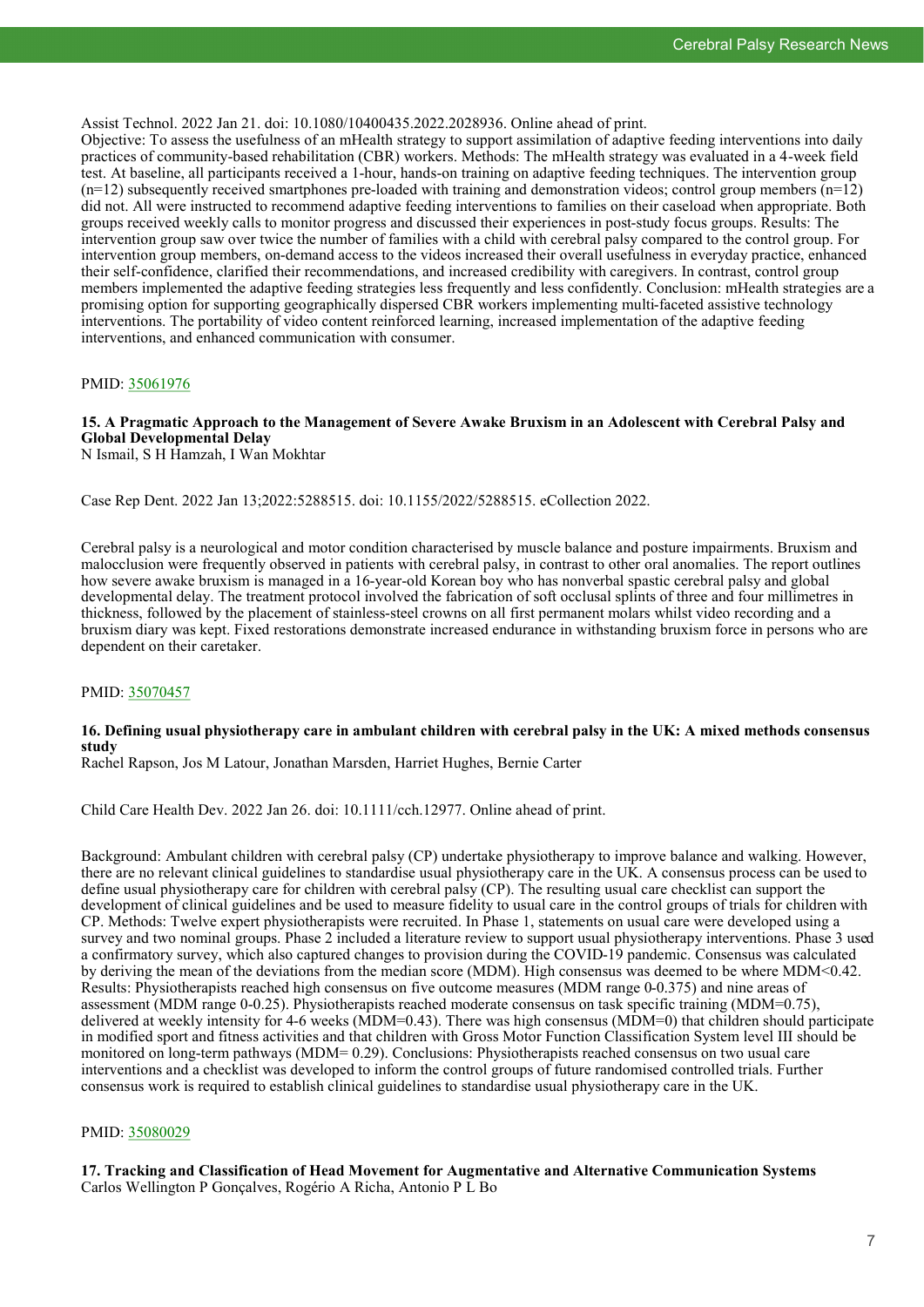Sensors (Basel). 2022 Jan 7;22(2):435. doi: 10.3390/s22020435.

The use of assistive technologies can mitigate or reduce the challenges faced by individuals with motor disabilities to use computer systems. However, those who feature severe involuntary movements often have fewer options at hand. This work describes an application that can recognize the user's head using a conventional webcam, track its motion, model the desired functional movement, and recognize it to enable the use of a virtual keyboard. The proposed classifier features a flexible structure and may be personalized for different user need. Experimental results obtained with participants with no neurological disorders have shown that classifiers based on Hidden Markov Models provided similar or better performance than a classifier based on position threshold. However, motion segmentation and interpretation modules were sensitive to involuntary movements featured by participants with cerebral palsy that took part in the study.

#### PMID: [35062395](http://www.ncbi.nlm.nih.gov/pubmed/35062395)

#### **18. Muscle Contractures in Adults With Cerebral Palsy Characterized by Combined Ultrasound-Derived Echo Intensity and Handheld Dynamometry Measures**

Christian Svane, Christian Riis Forman, Aqella Rasul, Jens Bo Nielsen, Jakob Lorentzen

Ultrasound Med Biol. 2022 Jan 19;S0301-5629(21)00526-3. doi:10.1016/j.ultrasmedbio.2021.12.012. Online ahead of print.

We used ultrasound-derived echo intensity and hand-held dynamometry to characterize plantar flexor muscle contractures in adults with cerebral palsy (CP). Eleven adults with CP (aged  $41 \pm 12$  y, Gross Motor Function Classification System I-II) and 11 neurologically intact adults (aged  $35 \pm 10$  y) participated in the study. Echo intensity was measured from the medial gastrocnemius muscle using brightness mode ultrasound. Hand-held dynamometry was used to quantify plantar flexor passive muscle stiffness and ankle joint passive range of motion (pROM). Echo intensity correlated with both passive muscle stiffness  $(r = 0.57, p = 0.006)$  and  $p\text{ROM} (r = -0.56, p = 0.006)$ . Ultrasound echo intensity ( $p = 0.02$ , standardized mean difference  $[SMD] = 1.13$ ) and passive muscle stiffness ( $p < 0.001$ ,  $SMD = 1.99$ ) were higher and ankle joint pROM ( $p < 0.001$ ,  $SMD = 1.99$ ) 2.69) was lower in adults with CP than in neurologically intact adults. We conclude that combined ultrasound-derived echo intensity and hand-held dynamometry may be used to provide an objective characterization of muscle contractures.

#### PMID: [35065812](http://www.ncbi.nlm.nih.gov/pubmed/35065812)

#### **19. Predicting the impact of intraoperative halo-femoral traction from preoperative imaging in neuromuscular scoliosis** Thomas Bane, Scott J Luhmann

Spine Deform. 2022 Jan 25. doi: 10.1007/s43390-021-00461-w. Online ahead of print.

Purpose: Intraoperative traction (ITx) has been demonstrated to be a useful adjunct intervention at the time of posterior spinal fusion (PSF) for the treatment of severe neuromuscular scoliosis (NMS) to improve the coronal spinal deformity and pelvic obliquity. The purpose of this study is to determine if preoperative flexibility radiographs can predict the amount of spinal deformity and pelvic obliquity correction at final follow-up. Methods: This was a retrospective analysis of a single-surgeon series who underwent PSF to the pelvis with adjunct ITx for NMS. Database query identified 76 NMS patients, of which 41 met inclusion criteria. Demographic, radiographic and operative data were analyzed. Results: Of the 41 study patients, 56% (n = 23) were male and mean age at surgery was 13.6 years. Mean follow-up of 4.1 years (minimum follow-up 2 years). 35 patients had cerebral palsy, 5 patients were syndromic, and 1 patient had myelomeningocele. The average preoperative weight was 35 kg and all were wheelchair ambulators. Total traction applied on average was 49% of the preoperative body weight. Mean preoperative coronal deformity was 91° which improved to 43° at final follow-up (53% correction). Push-supine imaging had the strongest correlation to major coronal deformity outcome at final follow-up ( $r2 = 0.87$ ,  $p \le 0.0001$ ). Compared to pushsupine imaging, there was a mean greater coronal deformity correction of  $18 \pm 10^{\circ}$  (p  $\leq 0.0001$ ) at final follow-up. To predict the final coronal deformity, the regression equation was final Cobb angle =  $1.13085 +$  preop push-supine Cobb angle  $\times$ 0.68830. Mean preoperative pelvic obliquity was 34° which improved to 12° at final follow-up (65% correction). Push-supine imaging had the strongest correlation to pelvic obliquity outcome at final follow-up ( $r = 0.59$ ,  $p = 0.0001$ ). Compared to pushsupine imaging, there was a mean greater pelvic obliquity correction of  $3 \pm 10^{\circ}$  (p = 0.0857) at final follow-up. The regression equation was final POB =  $6.42096 +$  preop push-supine POB  $\times$  0.36675. Mean preoperative kyphosis was 70° and 52° at final follow-up (26% correction). Conclusion: The results of this study demonstrated for preoperative planning that the push-supine flexibility radiograph is most predictive of the coronal deformity and of the pelvic obliquity correction. At final follow-up in this NMS population, there was a mean greater improvement of 18° for coronal deformity versus preoperative push-supine imaging and 3° for pelvic obliquity versus preoperative push-supine imaging. At the time of PSF, ITx is an effective adjunct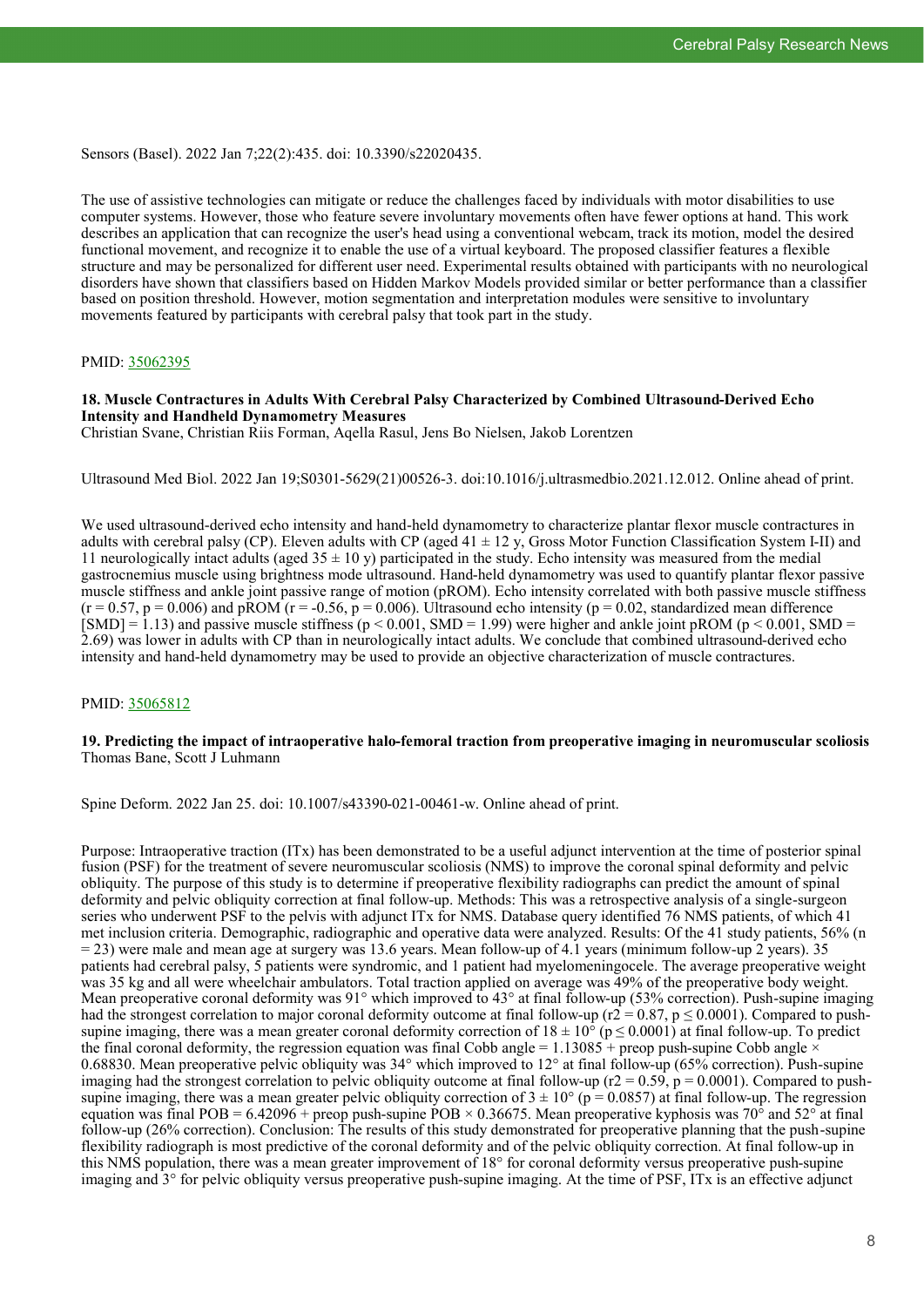technique to improve coronal deformity and POB for NMS producing 53% coronal correction, 65% POB correction, and 26% kyphosis correction. Level of evidence: IV.

#### PMID: [35076899](http://www.ncbi.nlm.nih.gov/pubmed/35076899)

#### **20. Effects of Vagus Nerve Stimulation on Sustained Seizure Clusters: A Case Report**

Galih Ricci Muchamad, Ryosuke Hanaya, Shinsuke Maruyama, Chihiro Yonee, Hiroshi Hosoyama, Yusei Baba, Masanori Sato, Nozomi Sano, Toshiaki Otsubo, Koji Yoshimoto

NMC Case Rep J. 2021 Apr 29;8(1):123-128. doi: 10.2176/nmccrj.cr.2020-0137. eCollection 2021.

Seizure clusters (SCs) are acute repetitive seizures with acute episodes of deterioration during seizure control. SCs can be defined as a series of grouped seizures with short interictal periods. Vagus nerve stimulation (VNS) is a treatment option for drug-resistant epilepsy. We present a case where VNS suppressed epileptic SCs, which had persisted for several months. A 13 year-old boy with congenital cerebral palsy and mental retardation had drug-resistant epilepsy with daily jerking movements and spasms in both sides of his body. The seizures were often clustered, and he experienced two sustained SC episodes that persisted for a few months even with prolonged use of continuous intravenous midazolam (IV-MDZ). The patient underwent VNS device placement at the second sustained SC and rapid induction of VNS. Because the tapering of IV-MDZ did not exacerbate the SC, midazolam was discontinued 4 weeks after VNS initiation. Non-refractory SCs also disappeared 10 months after VNS. The seizure severity was improved, and the frequency of seizures reduced from daily to once every few months. The epileptic activity on electroencephalography (EEG) significantly decreased. This case highlights VNS as an additional treatment option for SC. VNS may be a therapeutic option if SC resists the drugs and sustains. Additional studies are necessary to confirm our findings and to investigate how device implantation and stimulation parameters affect the efficacy of VNS.

#### PMID: [35079453](http://www.ncbi.nlm.nih.gov/pubmed/35079453)

**21. Home mechanical ventilation for children with severe neurological impairment: Parents' perspectives on clinician counselling**

Jori F Bogetz, Vasu Munjapara, Carrie M Henderson, Jessica C Raisanen, Nicholas A Jabre, Kelly J Shipman, Benjamin S Wilfond, Renee D Boss

Dev Med Child Neurol. 2022 Jan 26. doi: 10.1111/dmcn.15151. Online ahead of print.

Aim: To retrospectively explore the perspectives of parents of children with severe neurological impairment (SNI), such as those with severe cerebral palsy, epilepsy syndromes, and structural brain differences, on clinician counseling regarding home mechanical ventilation (HMV). Method: Inductive thematic analysis was performed on data from telephone interviews with parents who chose for and against HMV for their child with SNI at three academic children's hospitals across the USA. Results: Twenty-six parents/legal guardians of 24 children were interviewed. Fourteen children had static encephalopathy, 11 received HMV, and 20 were alive at the time of parent interviews. Themes included how HMV related to the child's prognosis, risk of death, and integration with goals of care. Although clinicians voiced uncertainty about how HMV would impact their child, parents felt this was coupled with prescriptive/intimidating examples about the child's end of life and judgments about the child's quality of life. Interpretation: While prognositc uncertainty exists, this study suggests that parents of children with SNI seek clinician counseling about HMV that considers their goals of care and views on their child's quality of life.

#### PMID: [35080259](http://www.ncbi.nlm.nih.gov/pubmed/35080259)

#### **22. Prevalence, pattern and impact of sleep disturbance on quality of life and exercise participation among children with cerebral palsy in Kano city**

Umaru M Badaru, Aliya M Hassan, Rufai Y Ahmad, Jibril M Nuhu, Isa U Lawal

Sleep Sci. Jan-Mar 2021;14(4):348-356. doi: 10.5935/1984-0063.20200108.

Introduction: Sleep disturbance (SD) could have negative impact on the general well-being of children with cerebral palsy (CWCP). Objectives: The purpose of this study was to assess the prevalence of SD and its impact on quality of life and exercise participation among CWCP. Material and methods: In the cross-sectional study, CWCP and their siblings were recruited from secondary and tertiary hospitals in Kano City. SD, gross motor function (GMF), spasticity and quality of life were assessed with SD scale, GMF classification system, modified Ashworth scale and pediatric quality of life inventory,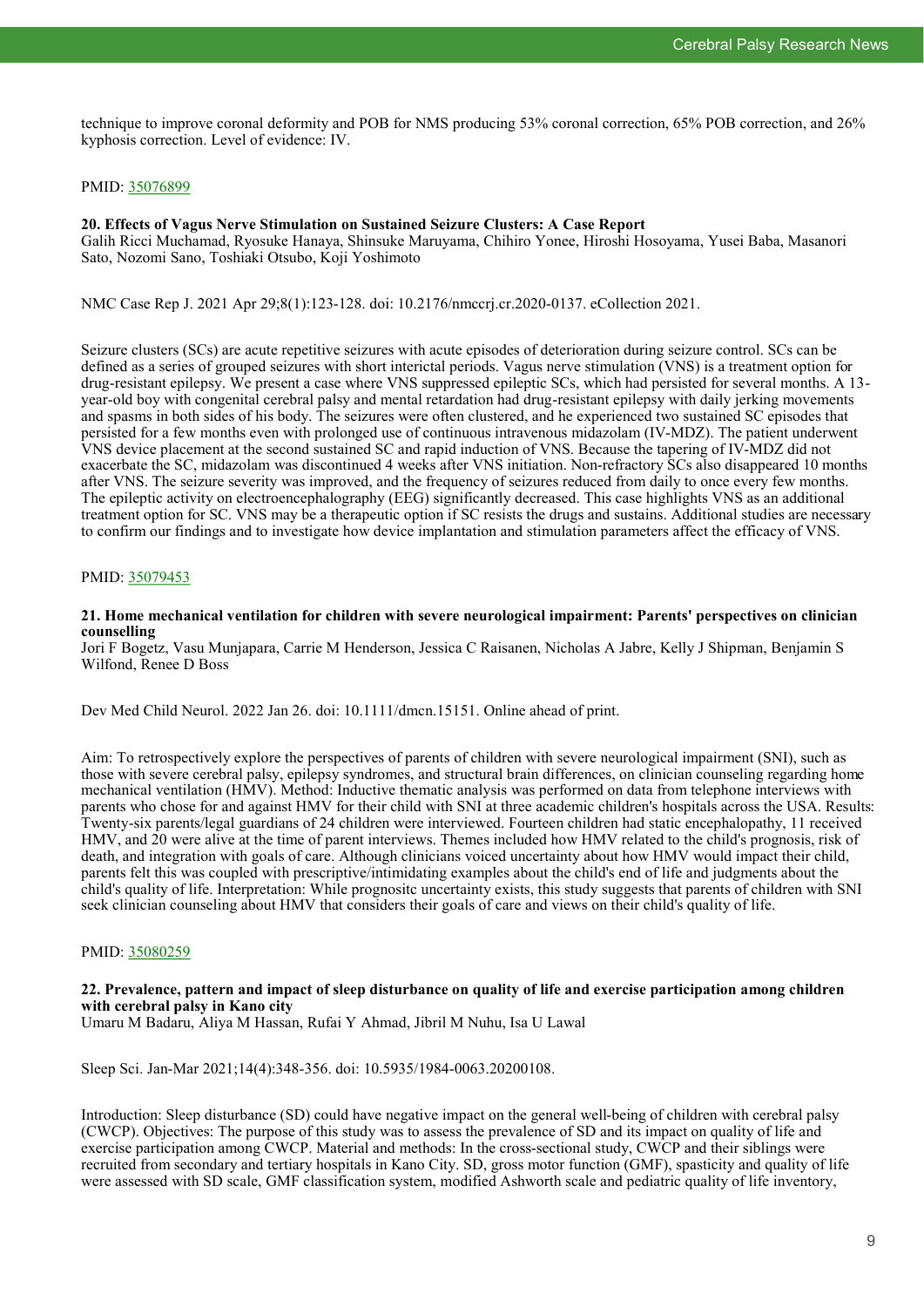respectively. Data was analyzed with Mann-Whitney U and chi-square tests, linear and hierarchical regressions using SPSS version 20.0. Results: There were 200 CWCP (aged 4.35±8.03 years) and 200 siblings (aged 5.89±3.06 years). The prevalence of SD in CWCP was 31.5%. CWCP suffered more SD than their siblings (p<0.001). SD in CWCP is influenced by GMF level  $(B=0.378, p<0.001)$  and gender  $(B=0.16, p<0.05)$ . SD has negative influence on quality of life  $(B=0.18, p<0.001)$ , active participation in home-based ( $\beta$ =-0.23, p<0.000), and clinic-based exercises ( $\beta$ =-0.24, p<0.00). GMF levels ( $\beta$ =-0.505,  $p\leq 0.0001$ ), hamstring spasticity ( $\beta = 0.250$ ,  $p\leq 0.005$ ), and age ( $\beta = -0.207$ ,  $p\leq 0.001$ ) also have influenced on quality of life. Conclusion: One-third of the CWCP suffered pathologic SD, which has negative impact on their quality of life and the ability to actively participate in both home and clinic-based exercises. Aside SD, other factors such as child's age, spasticity level and severity of motor impairment also affected their quality of life negatively. Enhancing the motor abilities of CWCP may improve their quality of sleep and quality of life.

#### PMID: [35087632](http://www.ncbi.nlm.nih.gov/pubmed/35087632)

#### **23. Severe Outcomes, Readmission, and Length of Stay Among COVID-19 Patients with Intellectual and Developmental Disabilities**

Alain K Koyama, Emilia H Koumans, Kanta Sircar, Amy Lavery, Joy Hsu, A Blythe Ryerson, David A Siegel

Int J Infect Dis. 2022 Jan 22;S1201-9712(22)00048-0. doi: 10.1016/j.ijid.2022.01.038. Online ahead of print.

No abstract available

PMID: [35077878](http://www.ncbi.nlm.nih.gov/pubmed/35077878)

#### **24. Impact of COVID Pandemic on the Children with Cerebral Palsy**

Atul R Bhaskar, Mayuri V Gad, Chasanal M Rathod

Indian J Orthop. 2022 Jan 18;1-6. doi: 10.1007/s43465-021-00591-3. Online ahead of print.

Background: The COVID pandemic has been raging across the world for the past 18 months and has severely impacted healthcare and resources. Children with special needs have been adversely affected by the COVID pandemic, due to lack of formal schooling, access to rehabilitation and limited physical and social activity. The aim of this online survey was to understand the effect of the pandemic on the children with Cerebral Palsy (CP). Methods: An online survey was conducted using a nine parts questionnaire comprising 26 questions. Survey included questions pertaining to demographic data, ambulatory status, lack of access to physiotherapy, orthotic adjustment, surgery, deterioration of function, and behaviour. A simple binary answer was sought to cover all social strata of society. Results: Responses were received from 101 caregivers who participated in an online questionnaire. 25.7% had no therapy sessions, 74.2% were on therapy of which 23.7% had online sessions. The lockdown restrictions coupled with lack of rehabilitation and orthotic support led to deterioration in physical function in 54 children and worsening of deformity in 34. Changes in behavioural pattern was observed in 45 children. Conclusion: The survey revealed major disruptions in the care of Children with CP. The parents reported difficulties in managing the child therapy at home. There is always a possibility that the pandemic will result in a lockdown again, and hence our approach toward physical therapy assessment and rehabilitation needs to be towards home-based and family-centred care.

#### PMID: [35068545](http://www.ncbi.nlm.nih.gov/pubmed/35068545)

#### **25. Mendelian etiologies identified with whole exome sequencing in cerebral palsy**

Maya Chopra, Dustin L Gable, Jamie Love-Nichols, Alexa Tsao, Shira Rockowitz, Piotr Sliz, Elizabeth Barkoudah, Lucia Bastianelli, David Coulter, Emily Davidson, Claudio DeGusmao, David Fogelman, Kathleen Huth, Paige Marshall, Donna Nimec, Jessica Solomon Sanders, Benjamin J Shore, Brian Snyder, Scellig S D Stone, Ana Ubeda, Colyn Watkins, Charles Berde, Jeffrey Bolton, Catherine Brownstein, Michael Costigan, Darius Ebrahimi-Fakhari, Abbe Lai, Anne O'Donnell-Luria, Alex R Paciorkowski, Anna Pinto, John Pugh, Lance Rodan, Eugene Roe, Lindsay Swanson, Bo Zhang, Michael C Kruer, Mustafa Sahin, Annapurna Poduri, Siddharth Srivastava

Ann Clin Transl Neurol. 2022 Jan 24. doi: 10.1002/acn3.51506. Online ahead of print.

Objectives: Cerebral palsy (CP) is the most common childhood motor disability, yet its link to single-gene disorders is undercharacterized. To explore the genetic landscape of CP, we conducted whole exome sequencing (WES) in a cohort of patients with CP. Methods: We performed comprehensive phenotyping and WES on a prospective cohort of individuals with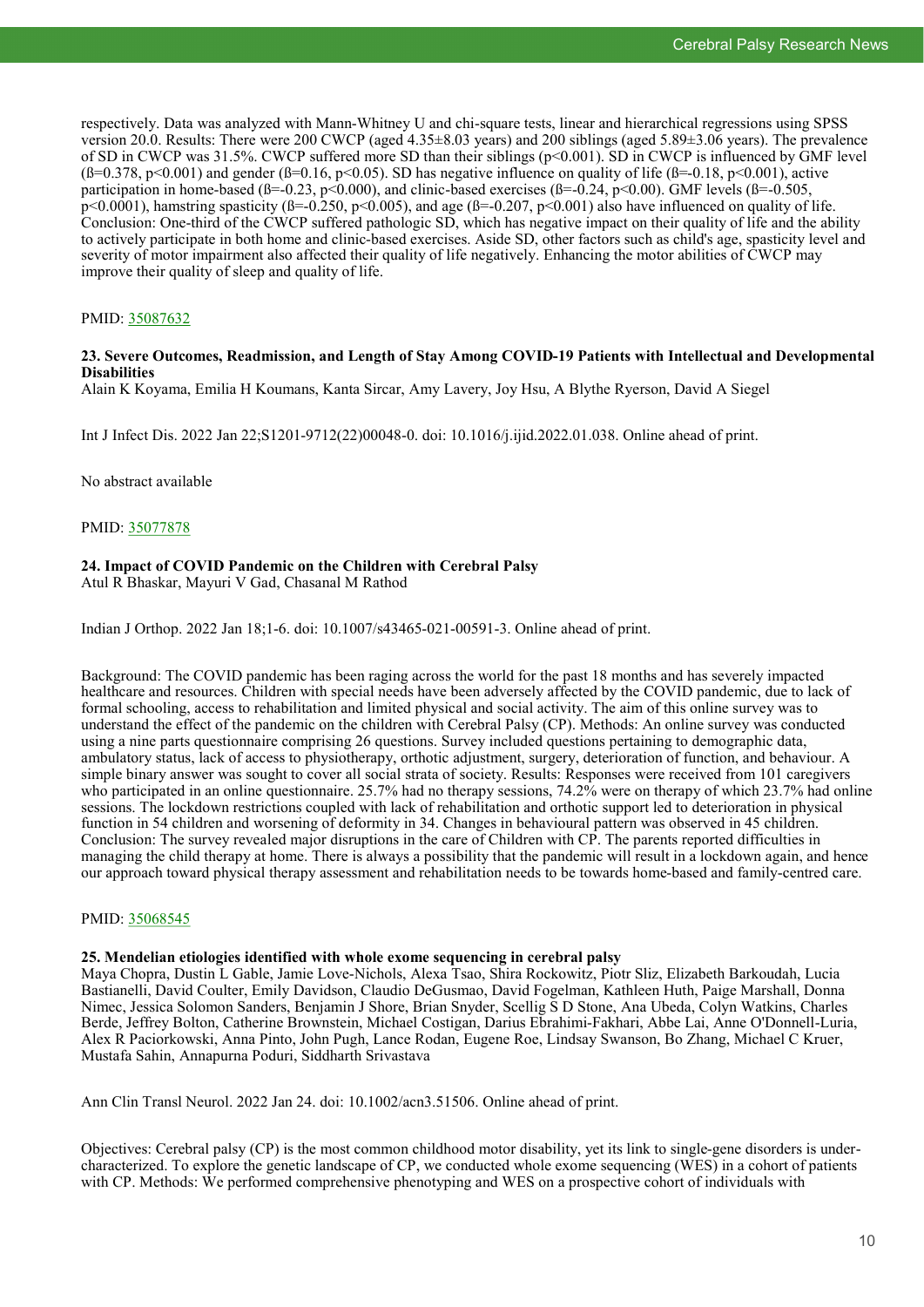cryptogenic CP (who meet criteria for CP; have no risk factors), non-cryptogenic CP (who meet criteria for CP; have at least one risk factor), and CP masqueraders (who could be diagnosed with CP, but have regression/progressive symptoms). We characterized motor phenotypes, ascertained medical comorbidities, and classified brain MRIs. We analyzed WES data using an institutional pipeline. Results: We included 50 probands in this analysis (20 females, 30 males). Twenty-four had cryptogenic CP, 20 had non-cryptogenic CP, five had CP masquerader classification, and one had unknown classification. Hypotonic-ataxic subtype showed a difference in prevalence across the classification groups ( $p = 0.01$ ). Twenty-six percent of participants (13/50) had a pathogenic/likely pathogenic variant in 13 unique genes (ECHS1, SATB2, ZMYM2, ADAT3, COL4A1, THOC2, SLC16A2, SPAST, POLR2A, GNAO1, PDHX, ACADM, ATL1), including one patient with two genetic disorders (ACADM, PDHX) and two patients with a SPAST-related disorder. The CP masquerader category had the highest diagnostic yield (n =  $3/5$ , 60%), followed by the cryptogenic CP category (n =  $7/24$ , 29%). Fifteen percent of patients with noncryptogenic CP (n = 3/20) had a Mendelian disorder on WES. Interpretation: WES demonstrated a significant prevalence of Mendelian disorders in individuals clinically diagnosed with CP, including in individuals with known CP risk factors.

#### PMID: [35076175](http://www.ncbi.nlm.nih.gov/pubmed/35076175)

#### **26. Genome-wide analysis of circular RNAs and validation of hsa\_circ\_0086354 as a promising biomarker for early diagnosis of cerebral palsy**

Yuanyuan Hu, Xuzhao Bian, Chao Wu, Yan Wang, Yang Wu, Xiaoqin Gu, Suyan Zhuo, Shiquan Sun

BMC Med Genomics. 2022 Jan 21;15(1):13. doi: 10.1186/s12920-022-01163-6.

Background: Cerebral palsy (CP) is a spectrum of non-progressive motor disorders caused by brain injury during fetal or postnatal periods. Current diagnosis of CP mainly relies on neuroimaging and motor assessment. Here, we aimed to explore novel biomarkers for early diagnosis of CP. Methods: Blood plasma from five children with CP and their healthy twin brothers/ sisters was analyzed by gene microarray to screen out differentially expressed RNAs. Selected differentially expressed circular RNAs (circRNAs) were further validated using quantitative real-time PCR. Receiver operating characteristic (ROC) curve analysis was used to assess the specificity and sensitivity of hsa\_circ\_0086354 in discriminating children with CP and healthy controls. Results: 43 up-regulated circRNAs and 2 down-regulated circRNAs were obtained by difference analysis (fold change  $> 2$ ,  $p < 0.05$ ), among which five circRNAs related to neuron differentiation and neurogenesis were chosen for further validation. Additional 30 pairs of children with CP and healthy controls were recruited and five selected circRNAs were further detected, showing that hsa\_circ\_0086354 was significantly down-regulated in CP plasma compared with control, which was highly in accord with microarray analysis. ROC curve analysis showed that the area under curve (AUC) to discriminate children with CP and healthy controls using hsa\_circ\_0086354 was 0.967, the sensitivity was 0.833 and the specificity was 0.966. Moreover, hsa\_circ\_0086354 was predicted as a competitive endogenous RNA for miR-181a, and hsa\_circ\_0086354 expression was negatively correlated to miR-181a expression in children with CP. Conclusion: Hsa\_circ\_0086354 was significantly down-regulated in blood plasma of children with CP, which may be a novel competent biomarker for early diagnosis of CP.

#### PMID: [35062922](http://www.ncbi.nlm.nih.gov/pubmed/35062922)

#### **27. Early cerebral hypoxia in extremely preterm infants and neurodevelopmental impairment at 2 year of age: A post hoc analysis of the SafeBoosC II trial**

Anne Mette Plomgaard, Christoph E Schwarz, Olivier Claris, Eugene M Dempsey, Monica Fumagalli, Simon Hyttel-Sorensen, Petra Lemmers, Adelina Pellicer, Gerhard Pichler, Gorm Greisen

PLoS One. 2022 Jan 24;17(1):e0262640. doi: 10.1371/journal.pone.0262640. eCollection 2022.

Background: The SafeBoosC II, randomised clinical trial, showed that the burden of cerebral hypoxia was reduced with the combination of near infrared spectroscopy and a treatment guideline in extremely preterm infants during the first 72 hours after birth. We have previously reported that a high burden of cerebral hypoxia was associated with cerebral haemorrhage and EEG suppression towards the end of the 72-hour intervention period, regardless of allocation. In this study we describe the associations between the burden of cerebral hypoxia and the 2-year outcome. Methods: Cerebral oxygenation was continuously monitored from 3 to 72 hours after birth in 166 extremely preterm infants. At 2 years of age 114 of 133 surviving children participated in the follow-up program: medical examination, Bayley II or III test and the parental Ages and Stages Questionnaire. The infants were classified according to the burden of hypoxia: within the first three quartiles ( $n = 86$ , low burden) or within in the 4th quartile ( $n = 28$ , high burden). All analyses were conducted post hoc. Results: There were no statistically significant differences between the quantitative assessments of neurodevelopment in the groups of infants with the low burden of cerebral hypoxia versus the group of infants with the high burden of cerebral hypoxia. The infants in the high hypoxia burden group had a higher-though again not statistically significant-rate of cerebral palsy (OR 2.14 (0.33-13.78)) and severe developmental impairment (OR 4.74 (0.74-30.49). Conclusions: The burden of cerebral hypoxia was not significantly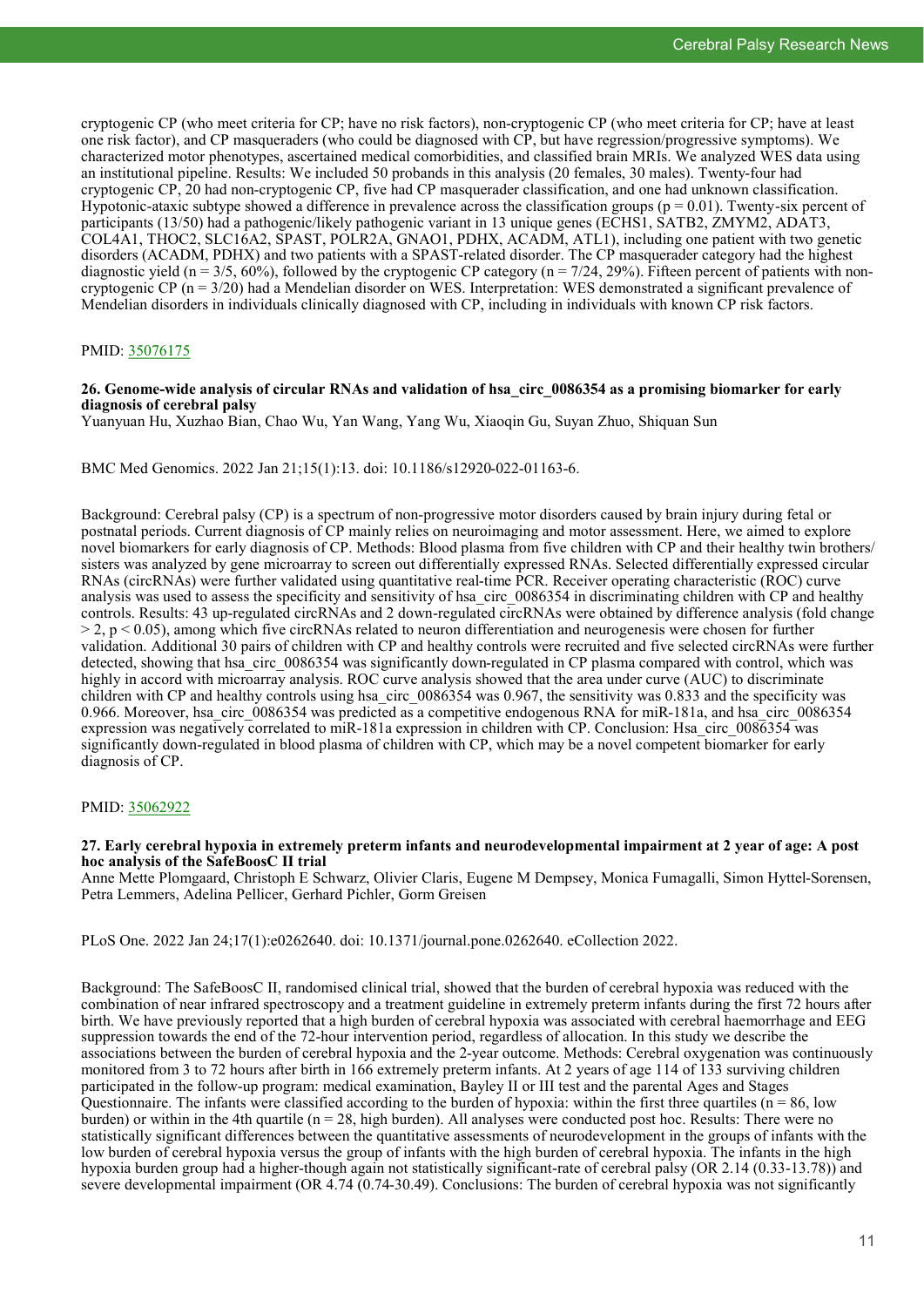associated with impaired 2-year neurodevelopmental outcome in this post-hoc analysis of a feasibility trial.

#### PMID: [35073354](http://www.ncbi.nlm.nih.gov/pubmed/35073354)

#### **28. Reliability of the Gross Motor Function Measure-66 scale in the evaluation of children with cerebral palsy: validation for Colombia**

Diana M Rivera-Rujana, Diana I Muñoz-Rodríguez, Maite C Agudelo-Cifuentes

Bol Med Hosp Infant Mex. 2022;79(1):33-43. doi: 10.24875/BMHIM.21000094.

Background: Infantile cerebral palsy is the leading cause of physical disability in childhood and generates different alterations in motor development that prevent the child's independence. The Gross Motor Function Measure (GMFM) scale is considered the gold standard for this measurement in children with infantile cerebral palsy. In Colombia, its use is delayed due to its original language (English) and no studies on its validity in this specific field. This study aimed to determine whether cultural equivalence allows maintaining the reliability characteristics of the instrument to favor its use in the clinical setting. Methods: We conducted a cross-sectional study that included 330 children with infantile cerebral palsy from three departments of Colombia, to whom the GMFM-66 scale was applied. Reliability was evaluated from interobserver consistency by estimating intraclass correlation coefficients and internal consistency with the omega coefficient (w) or McDonald's test. Results: The scale demonstrates consistency and stability in its measurements in terms of reliability. The internal consistency was satisfactory only for the first dimension, Lying and rolling ( $w = 0.91$ ). For the other dimensions, the w-value was always > 0.95. Good agreement was found among the experts in 83.3% of the items and dimensions evaluated. Conclusions: The GMFM -66 scale in Spanish and for the Colombian context demonstrates good psychometric properties and provides a better understanding of the motor development of children with infantile cerebral palsy so that it can be recommended for use in the Colombian context.

#### PMID: [35086134](http://www.ncbi.nlm.nih.gov/pubmed/35086134)

### **29. A study of Reiki therapy on unpleasant symptoms in children with cerebral palsy**

Lamara Love, Avery M Anderson, Victoria von Sadovszky, Julie Kusiak, Jodi Ford, Garey Noritz

Complement Ther Clin Pract. 2022 Jan 19;46:101529. doi: 10.1016/j.ctcp.2021.101529. Online ahead of print.

Children with Cerebral Palsy (CP) commonly experience unpleasant symptoms such as pain, anger, and sadness. The purpose of this quasi-experimental study, guided by the Theory of Unpleasant Symptoms (TOUS), was to examine the practicality and impact of delivering Reiki Therapy (RT) in homes over an 8-week intervention phase to children with CP. Thirteen pediatric participants were recruited, ranging in age from 5 to 16 years. Reiki Therapy was administered by a Level 3 Reiki Therapist in the home for 8 consecutive weeks. Parents completed on-line questionnaires addressing their children's unpleasant symptoms. Hair cortisol was measured as an indicator of stress. Nearly all study procedures were completed by the participants, indicating that the methods are feasible for a larger study. Reiki Therapy significantly decreased pain while lying down (3.09 vs. 2.00; p  $=$  .002) but not while sitting (2.55 vs. 2.09; p = .40). Anger symptoms showed a trend towards improvement in the participants. These preliminary findings demonstrate that Reiki is a therapeutic modality worthy of further investigation in the CP pediatric population.

#### PMID: [35074604](http://www.ncbi.nlm.nih.gov/pubmed/35074604)

**30. Motivators and barriers to research participation for individuals with cerebral palsy and their families** Kristina M Zvolanek, Vatsala Goyal, Alexandra Hruby, Carson Ingo, Theresa Sukal-Moulton

PLoS One. 2022 Jan 26;17(1):e0262153. doi: 10.1371/journal.pone.0262153. eCollection 2022.

Objective(s): Our objective was to investigate the motivators and barriers associated with the individual or family decision to participate in cerebral palsy research. Based on this information, we offer suggestions to increase the likelihood of participation in future CP studies. Methods: A digital survey was administered to stakeholders affected by cerebral palsy across the US. Our analysis focused on variables related to personal interests, travel, and study-specific elements. Statistical tests investigated the effects of responder type, cerebral palsy type, and Gross Motor Function Classification System level on travel and studyspecific element variables. Recommendations were informed by responses reflecting the majority of respondents. Results: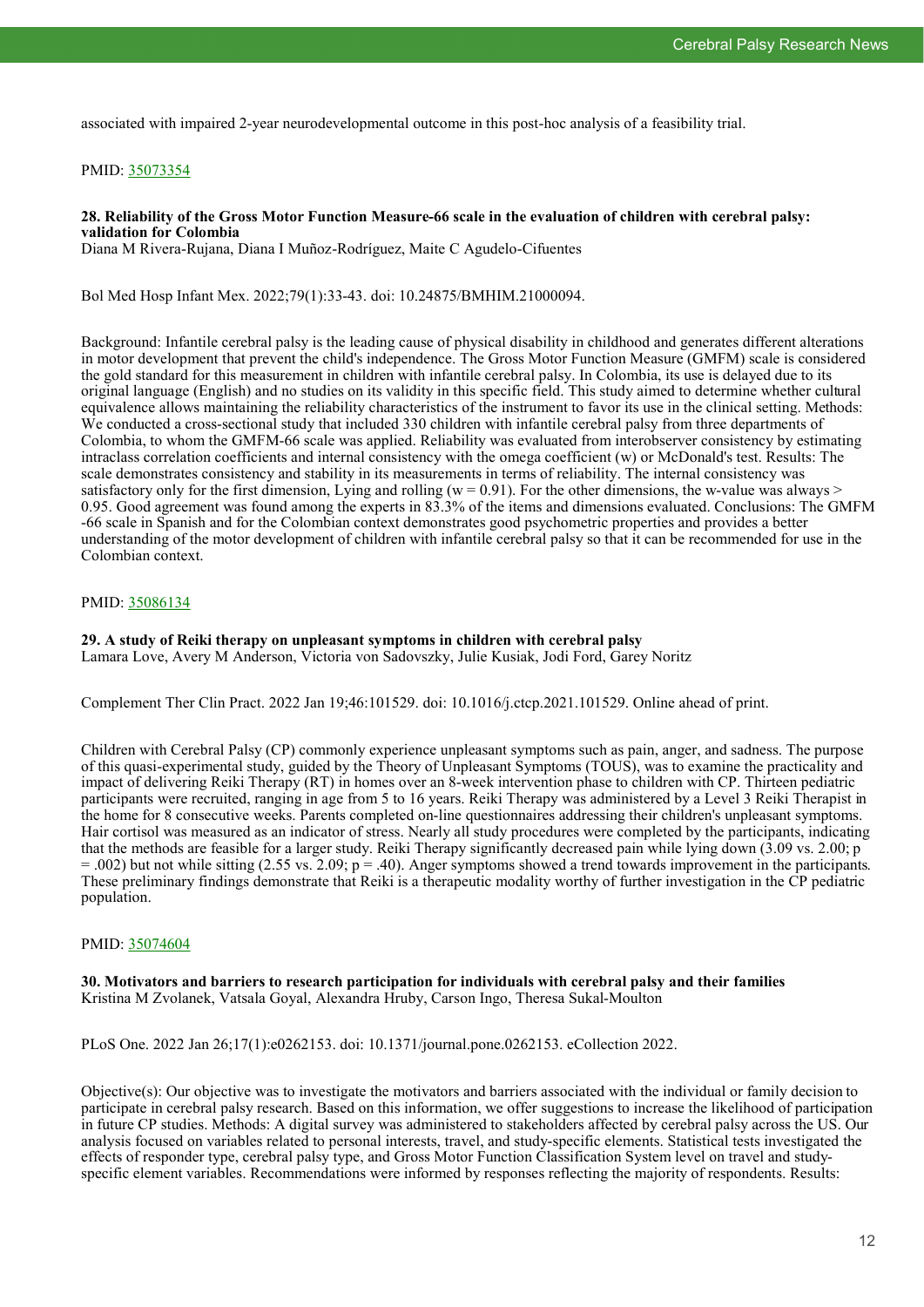Based on 233 responses, we found that respondents highly valued research participation (on average 88.2/100) and compensation (on average 62.3/100). Motivators included the potential for direct benefit (62.2%) and helping others (53.4%). The primary barriers to participation were schedule limitations (48.9%) and travel logistics (32.6%). Schedule limitations were especially pertinent to caregivers, while individuals with more severe cerebral palsy diagnoses reported the necessity of additional items to comfortably travel. Conclusions: Overall, we encourage the involvement of stakeholders affected by cerebral palsy in the research process. Researchers should consider offering flexible study times, accommodating locations, and compensation for time and travel expenses. We recommend a minimum compensation of \$15/hour and a maximum time commitment of 4 hours/day to respect participants' time and increase likelihood of research participation. Future studies should track how attitudes toward research change with time and experience.

#### PMID: [35081120](http://www.ncbi.nlm.nih.gov/pubmed/35081120)

#### **31. Life expectancy in cerebral palsy and its importance in modern law** Daniel Gardner

Dev Med Child Neurol. 2022 Jan 26. doi: 10.1111/dmcn.15154. Online ahead of print.

No abstract available

PMID: [35080772](http://www.ncbi.nlm.nih.gov/pubmed/35080772)